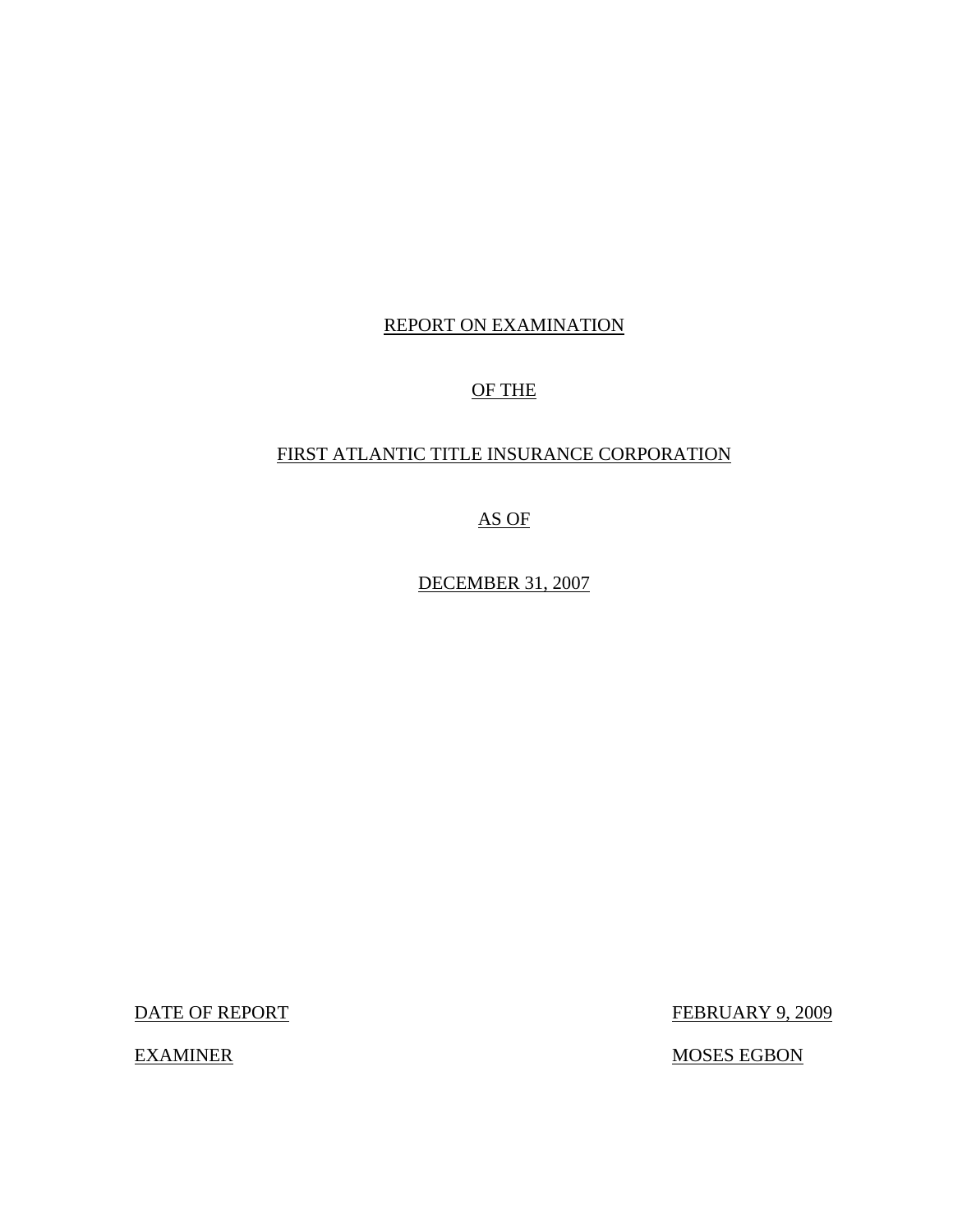# TABLE OF CONTENTS

| <u>ITEM NO.</u> |                                                            | PAGE NO.         |
|-----------------|------------------------------------------------------------|------------------|
| 1               | Scope of examination                                       | $\overline{2}$   |
| 2.              | Description of Company                                     | 3                |
|                 | A. Management                                              | 3                |
|                 | B. Territory and plan of operation                         | 5                |
|                 | C. Reinsurance                                             | 5                |
|                 | D. Holding company system                                  | $\boldsymbol{6}$ |
|                 | E. Segregated funds held for others                        | $\overline{7}$   |
|                 | F. Accounts, records and internal controls                 | $\overline{7}$   |
|                 | G. Significant operating ratios                            | 10               |
| 3.              | <b>Financial statements</b>                                | 11               |
|                 | A. Balance sheet<br>B. Underwriting and investment exhibit | 11<br>12         |
| 4.              | Statutory premium reserve                                  | 13               |
| 5               | Facilitation of examination                                | 14               |
| 6.              | Corporate and financial records                            | 14               |
| 7.              | Market conduct activities                                  | 15               |
| 8               | Compliance with prior report on examination                | 16               |
| 9.              | Summary of comments and recommendations                    | 18               |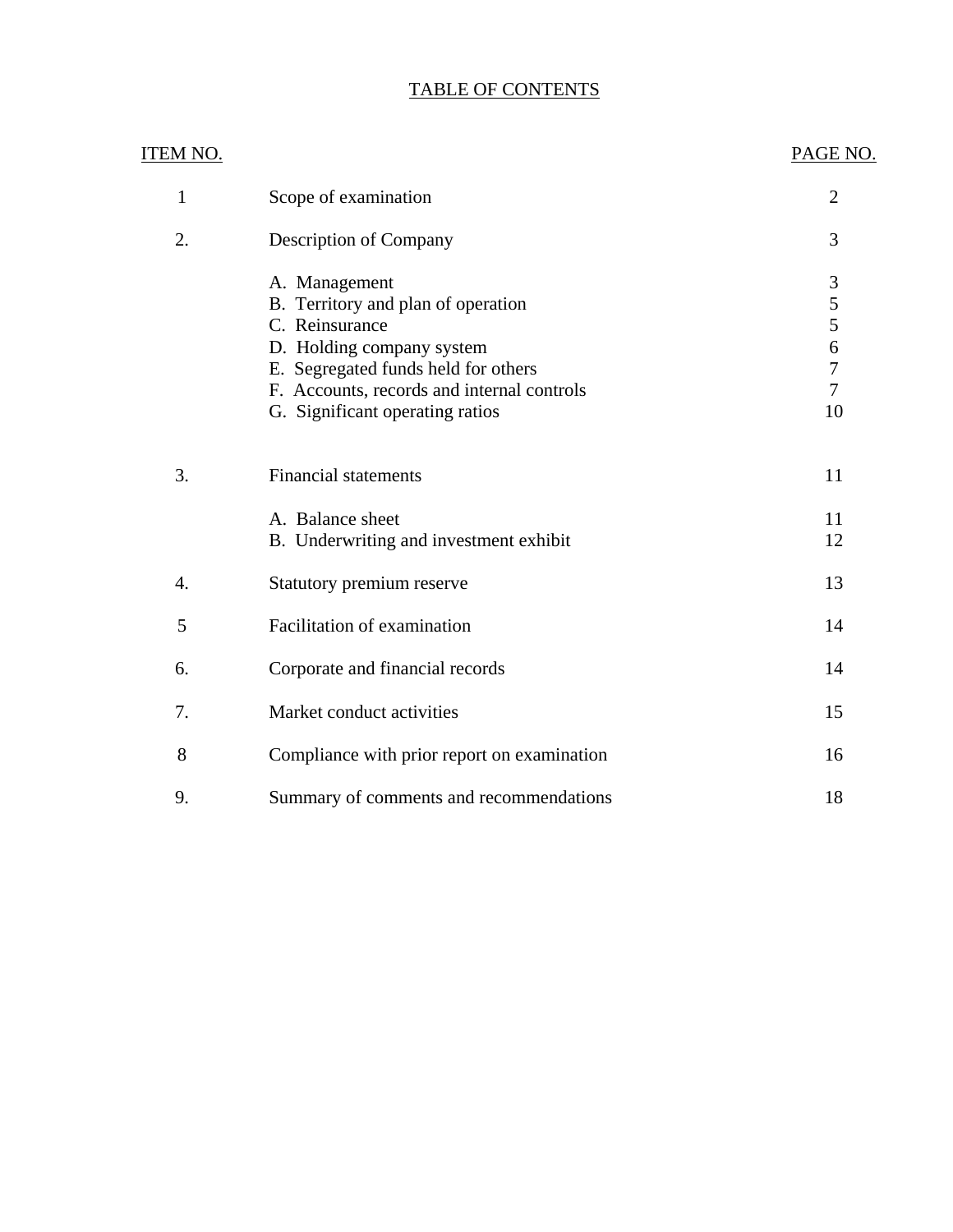

STATE OF NEW YORK INSURANCE DEPARTMENT 25 BEAVER STREET NEW YORK, NEW YORK 10004

February 9, 2009

Honorable Eric R. Dinallo Superintendent of Insurance Albany, New York 12257

Sir:

 Pursuant to the requirements of the New York Insurance Law, and in compliance with the instructions contained in Appointment Number 30272 dated November 4, 2008 attached hereto, I have made an examination into the condition and affairs of First Atlantic Title Insurance Corporation of as of December 31, 2007, and submit the following report thereon.

 Wherever the designation the "Corporation" appears herein without qualification, it should be understood to indicate First Atlantic Title Insurance Corporation.

 Wherever the term "Department" appears herein without qualification, it should be understood to mean the New York Insurance Department.

 The examination was conducted at the office of the Corporation's President, located at 99 West Hawthorne Street, Valley Stream, New York 11580.

 The Corporation currently has no business office space, and it receives mail through its former official location at 585 Stewart Avenue, Suite 302, Garden City, New York 11530, which is now the office of its Attorney. It should be noted that the statutory examination was conducted at the accounting firm office in Valley Stream, New York, which is owned by the Corporation's President.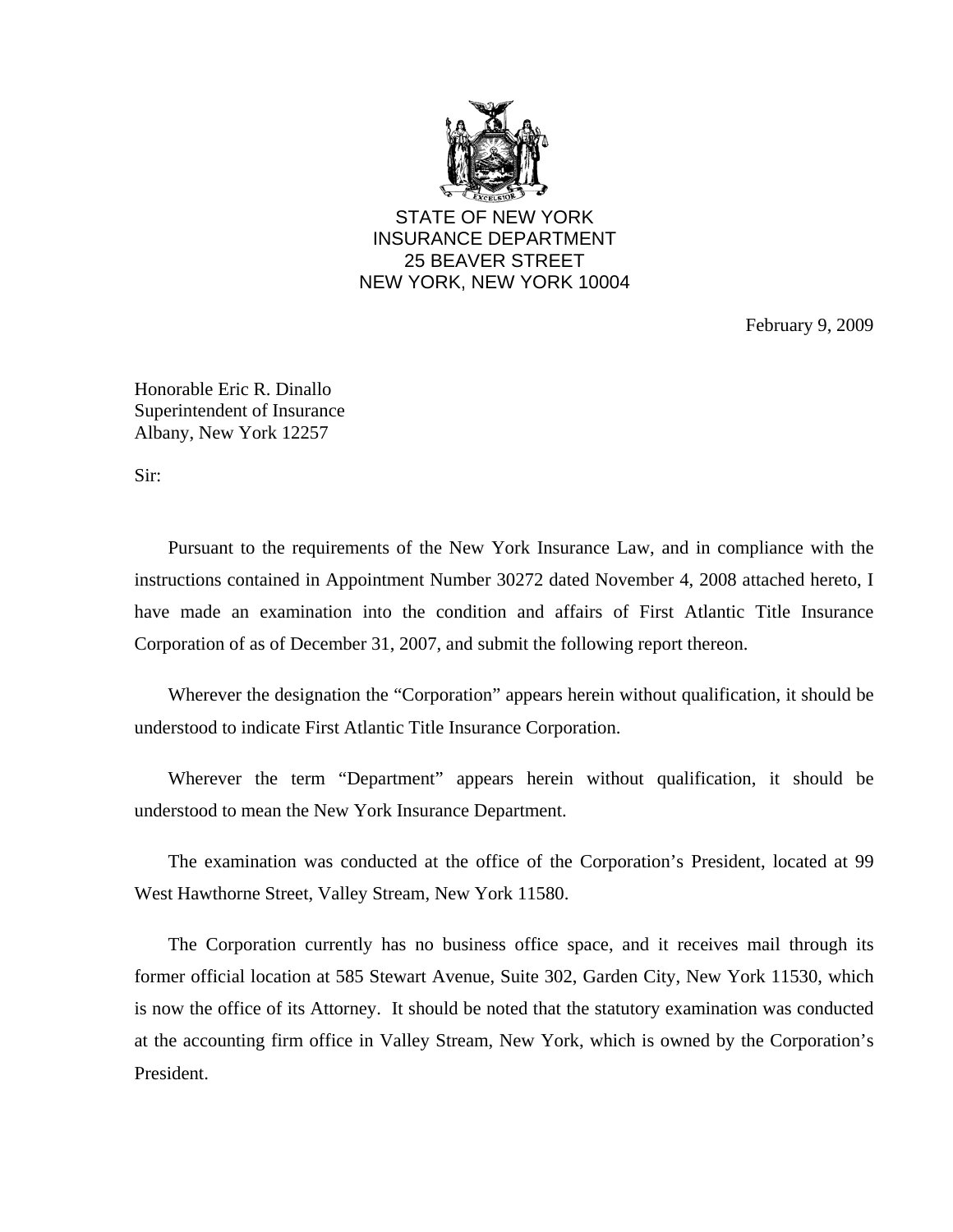## 2 **1. SCOPE OF EXAMINATION**

 The Department has performed a single-state examination of First Atlantic Title Insurance Corporation*.* The previous examination was conducted as of December 31, 2002. This examination covered the five years period from January 1, 2003 through December 31, 2007. Transactions occurring subsequent to this period were reviewed where deemed appropriate by the examiner.

 This examination was conducted in accordance with the National Association of Insurance Commissioners ("NAIC") Financial Condition Examiners Handbook, which requires that we plan and perform the examination to evaluate the financial condition and identify prospective risks of the Corporation by obtaining information about the company including corporate governance, identifying and assessing inherent risks within the Corporation and evaluating system controls and procedures used to mitigate those risks. This examination also includes assessing the principles used and significant estimates made by management, as well as evaluating the overall financial statement presentation, management's compliance with Statutory Accounting Principles and annual statement instructions when applicable to domestic state regulations.

 All accounts and activities of the Corporation were considered in accordance with the riskfocused examination process. The examiners also relied upon audit work performed by the Corporation's independent public accountants when appropriate.

 This examination report includes a summary of significant findings for the following items as called for in the Financial Condition Examiners Handbook of the NAIC:

> Significant subsequent events Corporation history Corporate records Management and control Fidelity bonds and other insurance Pensions, stock ownership and insurance plans Territory and plan of operation Growth of Corporation Loss experience Reinsurance Accounts and records Statutory deposits Financial statements Summary of recommendations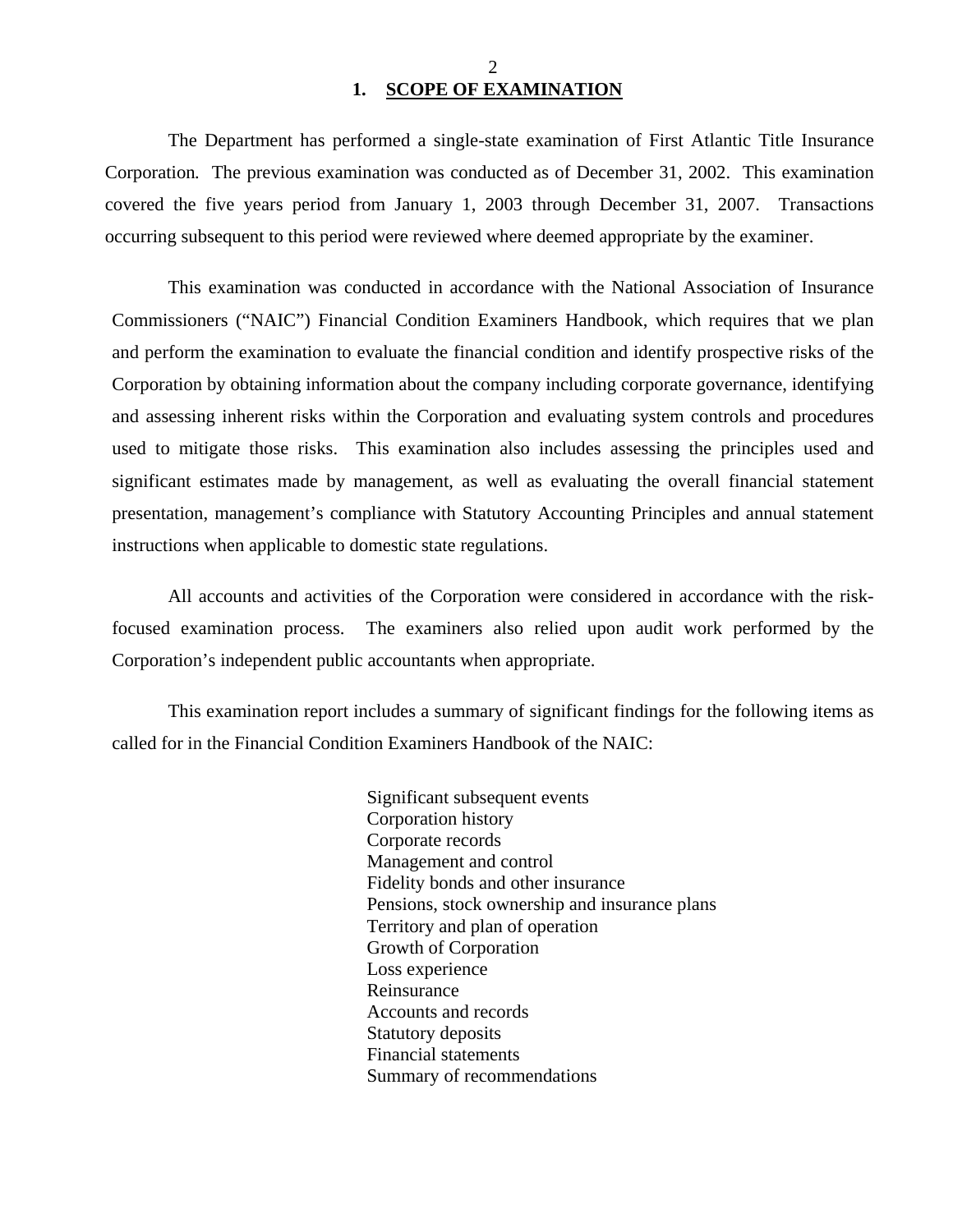A review was also made to ascertain what action was taken by the Corporation with regard to comments and recommendations contained in the prior report on examination.

 This report on examination is confined to financial statements and comments on those matters, which involve departures from laws, regulations or rules, or which are deemed to require explanation or description.

#### **2. DESCRIPTION OF COMPANY**

 The Corporation was incorporated under the laws of the State of New York on November 10, 1988, under the provisions of Article 64 of the New York Insurance Law. It became licensed on June 4, 1991 and commenced business on the same date.

 At December 31, 2007, capital paid in was \$500,000 consisting of 200 shares of common stock at \$2,500 par value per share. Gross paid in and contributed surplus is \$250,000. Gross paid in and contributed surplus and capital paid in have remained the same since the previous examination period.

#### A. Management

 Pursuant to the Corporation's charter and by-laws, management of the Corporation is vested in a board of directors consisting of not less than seven nor more than fourteen members. The board meets once during each calendar year. At December 31, 2007, the board of directors was comprised of the following seven board members:

| Name and Residence                 | <b>Principal Business Affiliation</b>             |
|------------------------------------|---------------------------------------------------|
| Allan Goldstein<br>Spencertown, NY | Retired                                           |
| Barbara Bailin                     | Computer Technician,                              |
| Englewood Cliffs, NJ               | <b>NATO</b>                                       |
| Cindy Lynn Gottshall               | Secretary/Treasurer,                              |
| White Plains, NY                   | <b>First Atlantic Title Insurance Corporation</b> |
| Chester John Gottshall             | Electronic Technician,                            |
| White Plains, NY                   | <b>Westchester Television Service</b>             |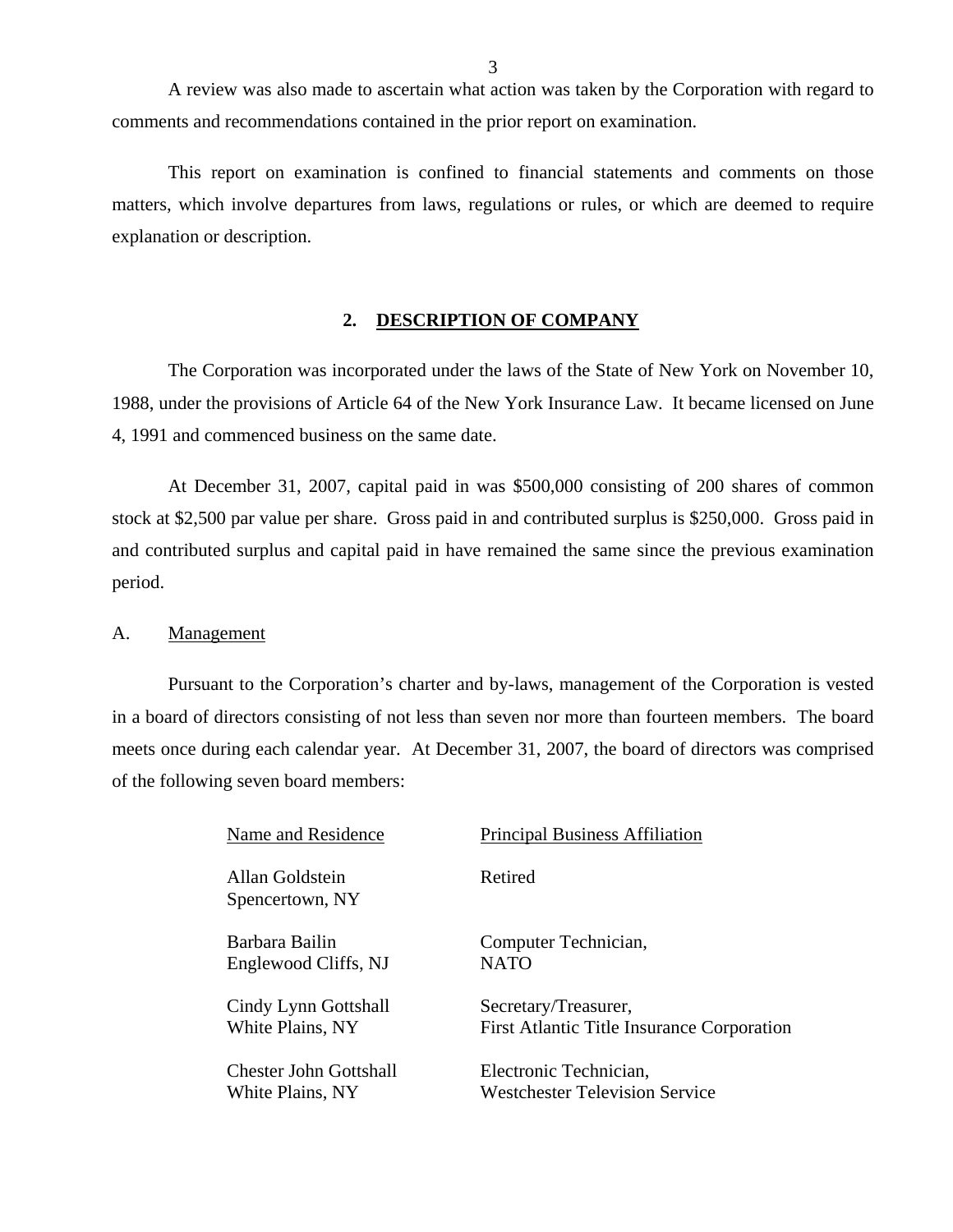| Name and Residence                 | 4<br><b>Principal Business Affiliation</b>        |
|------------------------------------|---------------------------------------------------|
| Irwin Haims                        | President,                                        |
| Woodmere, NY                       | <b>First Atlantic Title Insurance Corporation</b> |
| <b>Irving Port</b><br>Woodmere, NY | Attorney and Certified Public Accountant          |
| <b>Sally Port</b>                  | Vice President,                                   |
| Woodmere, NY                       | <b>First Atlantic Title Insurance Corporation</b> |

 A review of the minutes of the board of directors' meetings held during the examination period indicated that the meetings were generally well attended with the exception of Irving Port, who attended less than 50% of the meetings for which he was eligible to attend.

 Members of the board have a fiduciary responsibility and must evince an ongoing interest in the affairs of the insurer. It is essential that board members attend meetings consistently and set forth their views on relevant matters so that the board may reach appropriate decisions. Individuals who fail to attend at least one-half of the regular meetings do not fulfill such criteria. It is recommended that board members who are unable or unwilling to attend meetings consistently should resign or be replaced.

The principal officers of the Corporation as of December 31, 2007 were as follows:

| Name                 | Title               |
|----------------------|---------------------|
| Irwin M. Haims       | President           |
| <b>Sally Port</b>    | Vice President      |
| Cindy Lynn Gottshall | Secretary/Treasurer |

 The officers listed above and in the annual statements filed with the Department are not employees of the Corporation. The business and affairs of the Corporation are managed by Port Abstract Inc., which is owned by Peter Port, who is the son of Sally Port. Port Abstract Inc. also acts as an agent for the Corporation for which it receives a commission of 82 percent of the gross premiums written. Peter Port does not own any shares of the Corporation.

 It was noted in the previous report on examination that the Corporation's method of operation changed from the "original plan of operation" filed with the Department. The original plan provided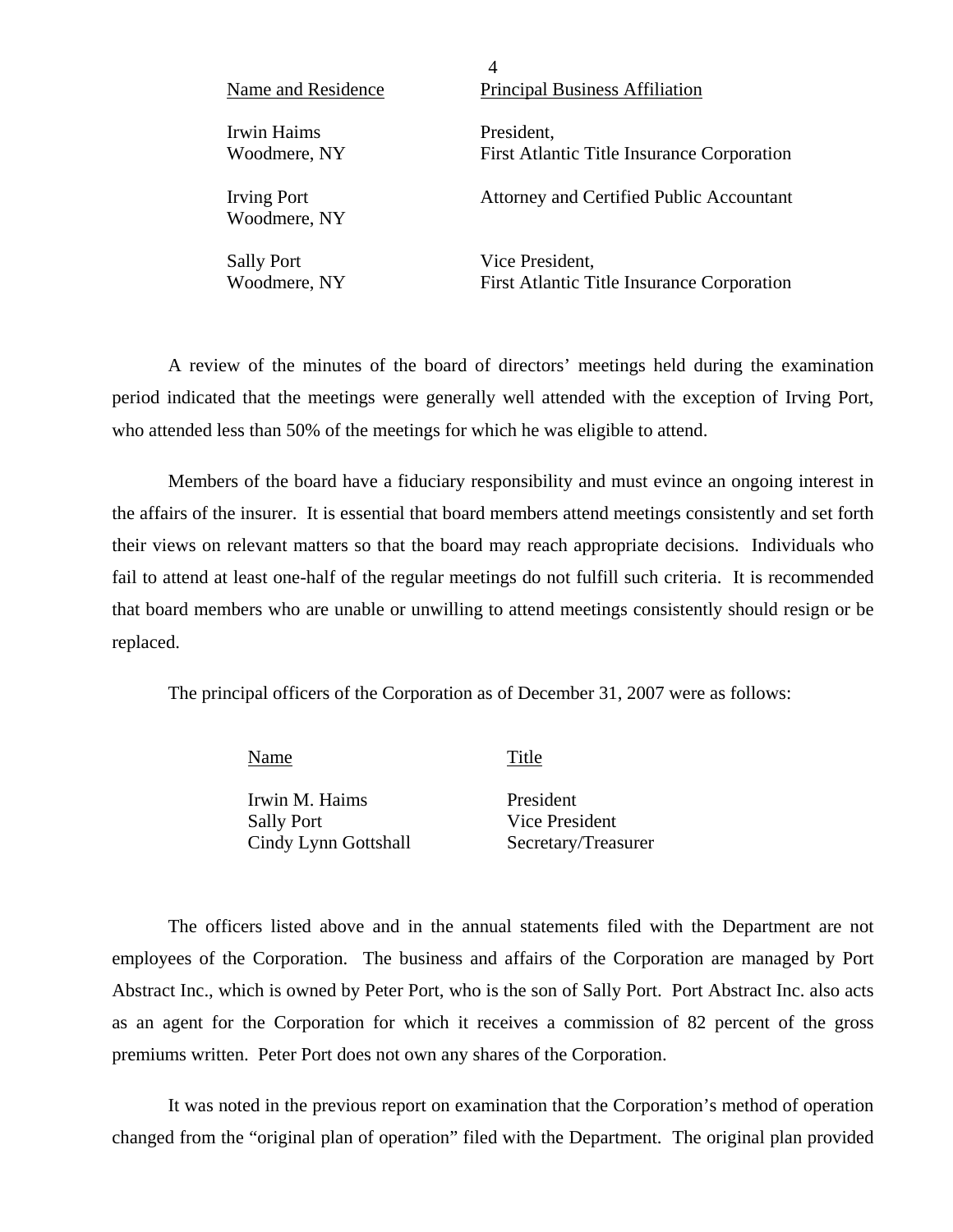that the Corporation's employees were to direct the affairs of the Corporation. As noted, the Corporation has no employees. It was recommended that the Corporation amend its "plan of operation" and to file such plan with the Department to reflect its current mode of operations. Included in such plan should be a proposed management agreement between the Corporation and Port Abstract Inc. The Corporation has not complied with this recommendation.

 It is again recommended that the Corporation amend its "plan of operation" to reflect its current mode of operations and file such plan, which should include a proposed management agreement, with the Department.

#### B. Territory and Plan of Operation

As of December 31, 2007, the Corporation was licensed to write business in New York only.

 As the examination date, the Corporation was licensed to transact the business of title insurance, as defined in paragraph 18 of Section 1113(a) of the New York Insurance Law. The Corporation only writes business in the state of New York.

 The Corporation is organized pursuant to Article 64 of the New York Insurance Law. Based upon the line of business for which the Corporation is licensed, its current capital structure, and pursuant to the requirements of Article 64 of the New York Insurance Law, the Corporation is required to maintain a minimum surplus to policyholders in the amount of \$500,000.

 The Corporation is primarily engaged in the business of issuing title insurance policies and secondarily in performing other title-related services such as escrow, collection and trust activities in connection with real estate transactions. These services are provided through the independent abstract companies, who issue policies on the Corporation's behalf. As of the examination date, the Corporation title premiums were written through three abstract companies.

#### C. Reinsurance

The Corporation has no reinsurance contracts.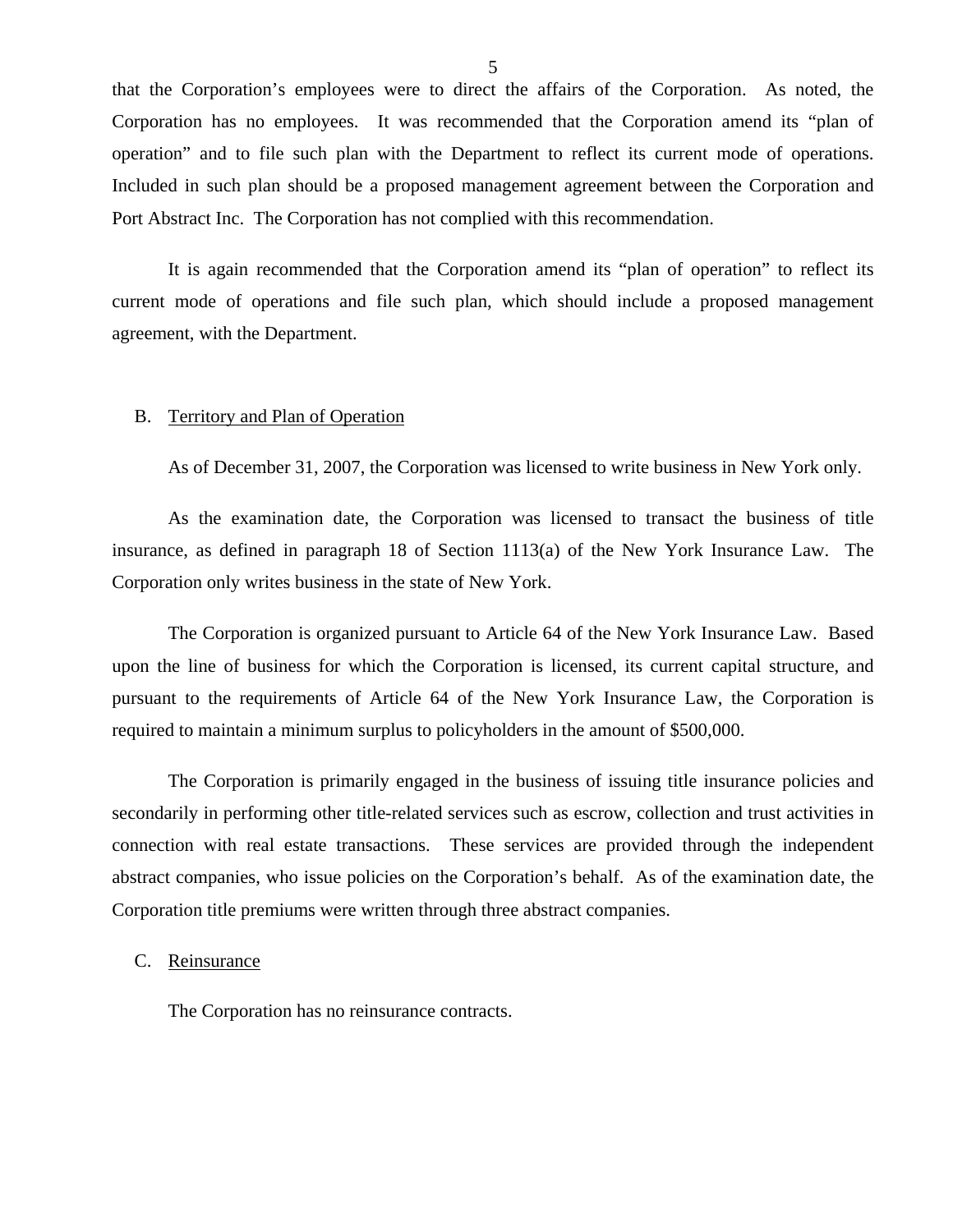### D. Holding Company System

 The Corporation is controlled by Sally Port, a private individual, who owns a 70% interest in First Atlantic Title Insurance Corporation. The Corporation registered with the Department as a controlled insurer and has not filed its annual holding company registration statements in accordance with the requirements of Article 15 of the New York Insurance Law and Department Regulation 52.

 It is recommended that the Corporation file its annual holding company registration statements pursuant to the provisions of Part 80-1.4 of Department Regulation 52.

The following represents the ownership interests in First Atlantic Insurance Corporation:

| Stockholder       | No. of Shares | Percentage of ownership |
|-------------------|---------------|-------------------------|
| <b>Sally Port</b> | 140           | 70.0%                   |
| Cindy Gottshall   | 10            | 5.0                     |
| Barry Bailin      | 30            | 15.0                    |
| Debora Schwartz   | 5             | 2.5                     |
| Barbara Bailin    | 5             | 2.5                     |
| Alan Goldstein    | 5             | 2.5                     |
| Irwin M. Haims    | 2.5           | 1.25                    |
| Alvin M. Glasser  | 2.5           | 1.25                    |
| Totals            |               | 100.00%                 |

Neither the Corporation nor any of the above stockholders has an interest in Port Abstract Inc.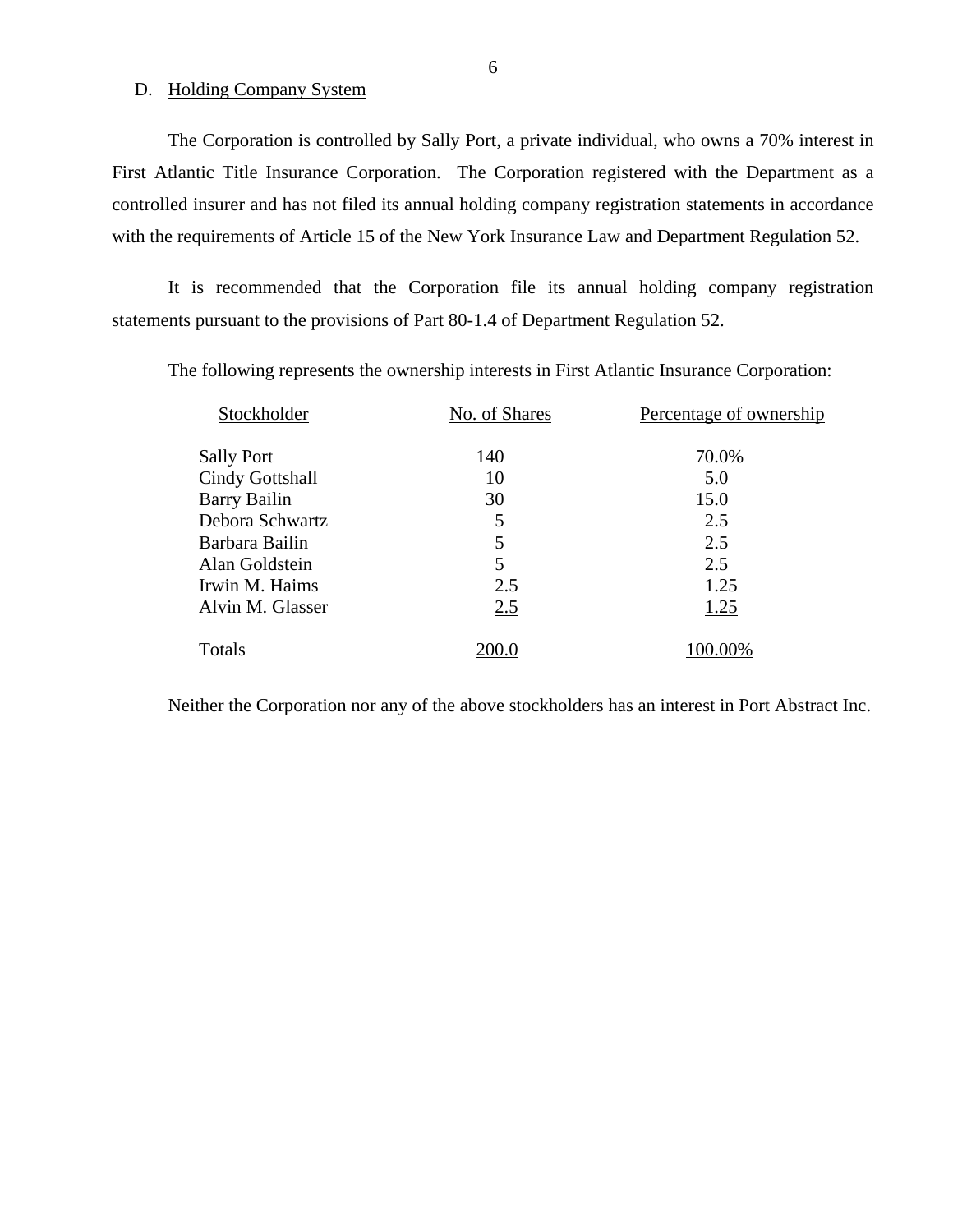#### E. Segregated Funds Held For Others

 During the examination period, the Corporation did not report any amounts for segregated funds held for others in the footnote of its filed annual statement. It contended that its agent did not hold escrow deposits on its behalf during the period under examination. However, the examiner's review of a sample of title insurance closing files revealed that the Corporation has no procedures to account for and determine the escrow on deposit with the agent. It is recommended that the Corporation establish procedures to account for and determine the escrow amount on deposit with its agent.

 The Corporation does not require the agent to enter into an escrow agreement, nor does it require the agent to remit the unpaid escrow deposit to the Corporation. It is recommended that the Corporation require the agent to execute an escrow agreement.

 The Corporation has a fiduciary responsibility to its policyholders for custody and accountability of escrow deposits. It is recommended that the Corporation disclose all escrow deposits held on behalf of its policyholders in a footnote to its annual statements.

#### F. Accounts, Records and Internal controls

 During the period under examination, the Corporation showed the following deficiencies in its system of accounts, records and internal controls:

#### (i) Fidelity, Employee Theft and Dishonesty and Other Business Interruption Insurance

The Company did not have any fidelity bond and/or business interruption insurance.

 It is recommended that the Corporation obtain fidelity bond and business interruption insurance.

#### (ii) Disaster Recovery Plan

 The Corporation did not have a formal written disaster recovery business continuity plan approved by its board of directors. Such plan is necessary in order for the Corporation to respond effectively to an incident that may disrupt normal business activities and system.

 It is recommended that the Corporation adopt a formal written disaster recovery business continuity plan to be approved by the Corporation's board of directors.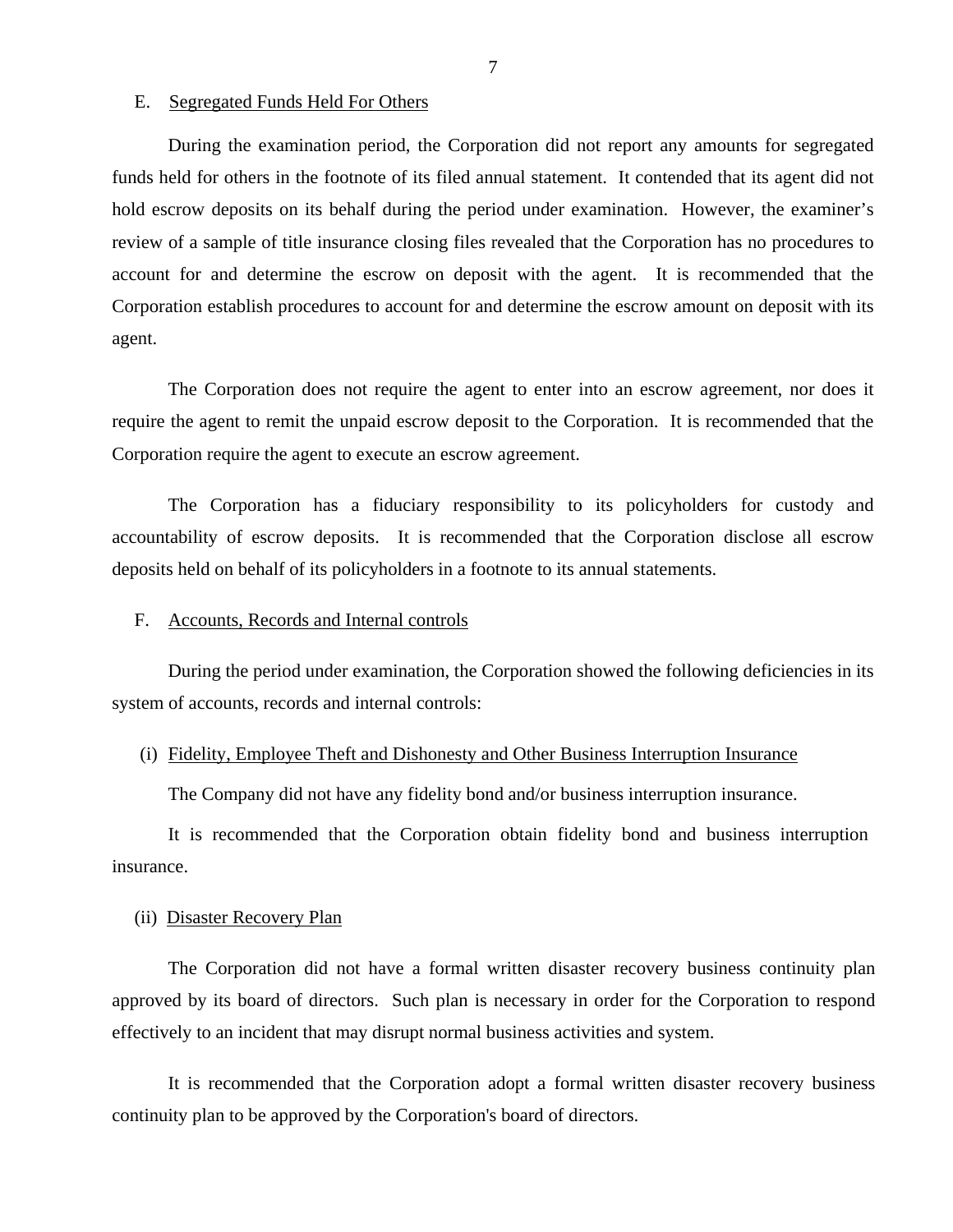#### (iii) Reporting of Securities

 The Corporation reported its United States ("US") Treasury Bill investment as cash equivalents instead of short-term investments (Schedule DA) as required by annual statement instructions.

 It is recommended that the Corporation report its US Treasury Bill investment as a short-term investment (Schedule DA) pursuant to the NAIC annual statement instructions.

#### (iv) Lack of formal written agency agreements

 The Corporation did not enter into any formal written agency agreements with any of the abstract companies that are writing title insurance on behalf of the Corporation.

 It is recommended that the Corporation enter into formal written agency agreements with the abstract companies that produce title insurance business on behalf of the Corporation.

#### (v) Lack of an Independent Certified Public Accountant Audit

 Mr. Irving Port is a partner in Port, Rella LLP., the Corporation's certified public accounting firm. Mr. Port is also a lawyer and he maintains the Corporation's records in a manual form. In addition, Sally Port, the wife of Irving Port, owns 70% of the Corporation's shares. It therefore appears that the CPA firm Port, Rella, LLP is not independent of the Corporation and, as such, the "audited financial statements" for the company fail to satisfy the requirement of Section 307 of New York Insurance Law. Considering the accountant relation with the Corporation and the majority shareholder, it appears that such relationship may have some conflicts of interest. Therefore, the Corporation accountant does not seem to be independent to issue audit report required by Section 307 of the New York Insurance Law. To date, the Corporation has not yet established a conflict of interest policy for the officers and board of directors.

 It is recommended that the Corporation ensure that the certified public accountant who issues audit report required by Section 307 of the New York Insurance Law is independent. The Corporation must establish conflict of interest policy for its officers and directors.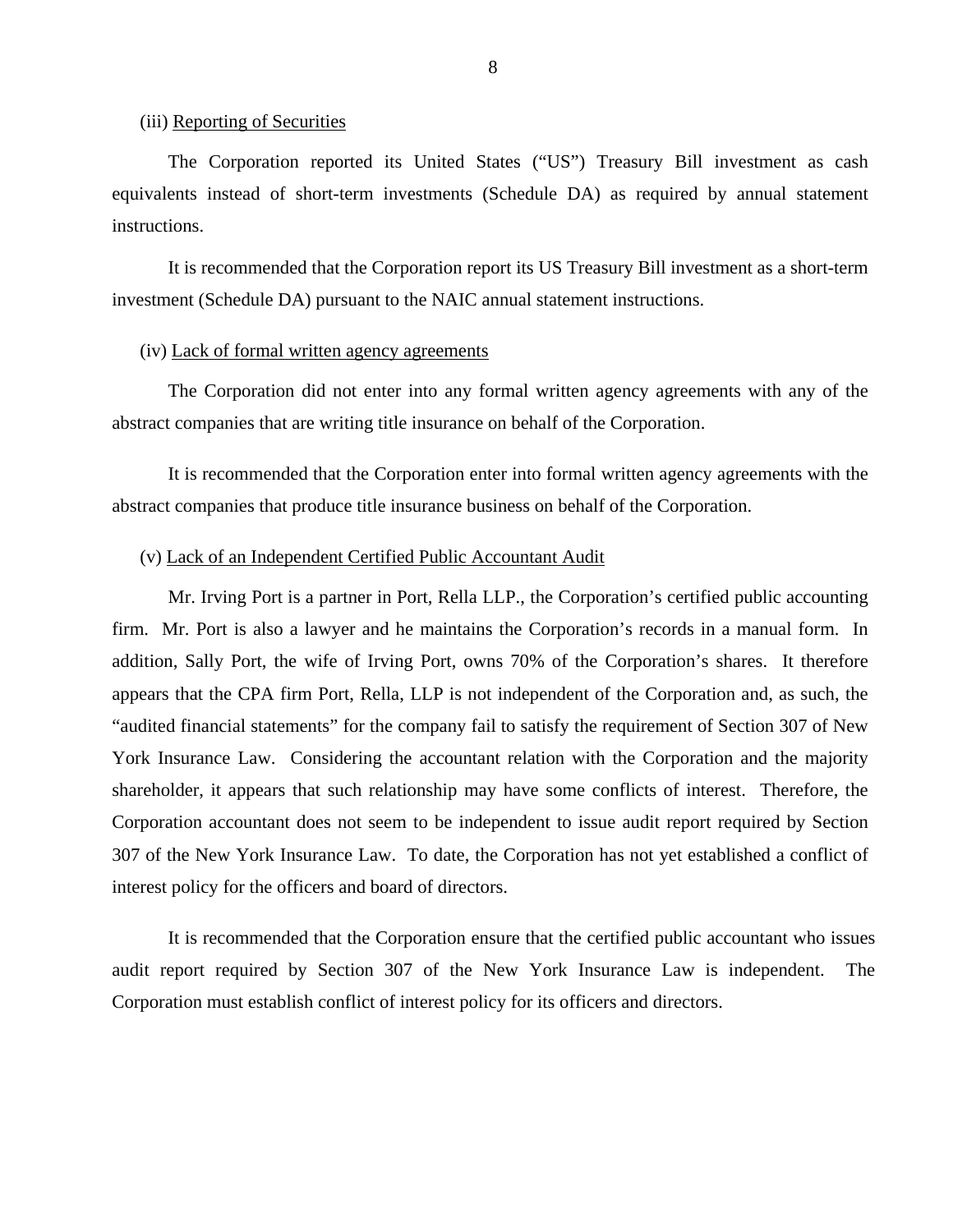(vi) Custodian Agreement

A review of the Corporation's investments revealed that it did not have a custodian agreement for the safekeeping of its investments, which is evident of good business practice and adequate internal control pursuant to the NAIC Financial Examiners Handbook Part 1 Section 1V H, which states:

- 1) That the custodian shall secure and maintain insurance protection in an adequate amount.
- 2) That the national bank, state bank, or trust company, as custodian is obligated to indemnify the insurance company for any insurance company's loss of securities in the custodian's custody, except that, unless domiciliary state law, regulation, or administrative action otherwise require a stricter standard (Section 2.b. sets forth an example of such a stricter standard), the bank or trust company shall not be so obligated to the extent that such loss was caused by other than the negligence or dishonesty of the custodian;
- 3) If domiciliary state law, regulation, or administrative action requires a stricter standard of liability for custodians of insurance company securities than that set forth in Section 2.a., then such stricter standard shall apply. An example of a stricter standard that may be used is that the custodian is obligated to indemnify the insurance company for any loss of securities of the insurance company in the custodian's custody occasioned by the negligence or dishonesty of the custodian's officers or employees, or burglary, robbery, holdup, theft, or mysterious disappearance, including loss by damage or destruction;
- 4) That in the event of a loss of the securities for which the custodian is obligated to indemnify the insurance company, the securities shall be promptly replaced or the value of the securities and the value of any loss of rights or privileges resulting from said loss of securities shall be promptly replaced; and may provide;
- 5) That the national bank, state bank or trust company as custodian shall not be liable for any failure to take any action required to be taken hereunder in the event and to the extent that the taking of such action is prevented or delayed by war (whether declared or not and including existing wars), revolution, insurrection, riot, civil commotion, act of God, accident, fire, explosions, stoppage of labor, strikes or other differences with employees, laws, regulations, orders or other acts of any governmental authority, or any other cause whatever beyond its reasonable control;
- 6) That in the event that the custodian gains entry in a clearing corporation through an agent, there should be [an] a written agreement between the custodian and the agent that the agent shall be subjected to the same liability for loss of securities as the custodian. If the agent is governed by laws that differ from the regulation of the custodian, the Commissioner of Insurance of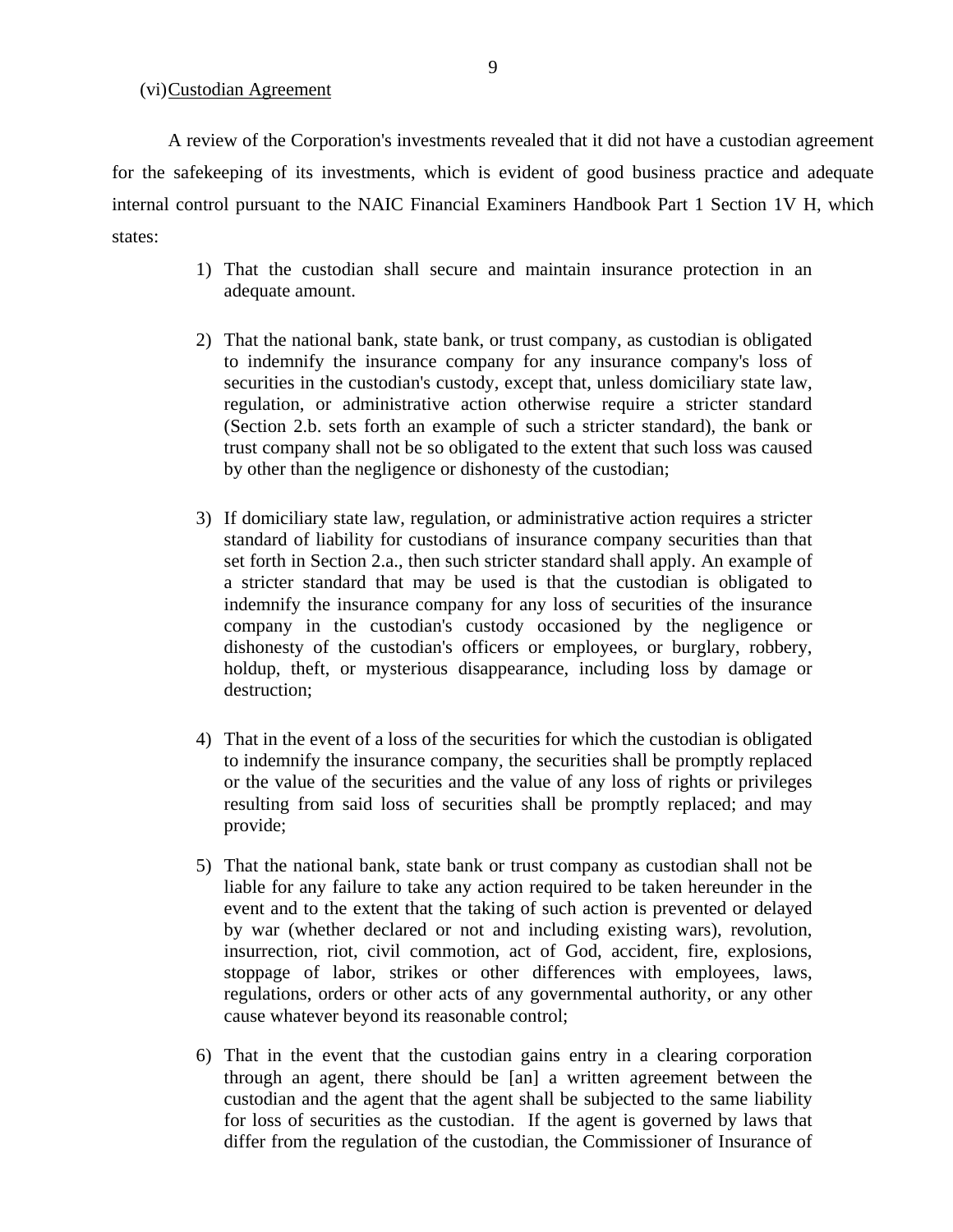the state of domicile may accept a standard of liability applicable to the agent that is different from the standard liability;

- 7) That if the custodial agreement has been terminated or if 100% of the account assets in any one custody account have been withdrawn, the custodian shall provide written notification, within three business days of termination or withdrawal, to the insurer's domiciliary commissioner;
- 8) That during regular business hours, and upon reasonable notice, an officer or employee of the insurance company, an independent accountant selected by the insurance company and a representative of an appropriate regulatory body shall be entitled to examine, on the premises of the custodian, its records relating to securities, if the custodian is given written instructions to that effect from an authorized officer of the insurance company;
- 9) The custodian and its agents, upon reasonable request, shall be required to send all reports which they receive from a clearing corporation or the Federal Reserve book-entry system which the clearing corporation or the Federal Reserve permits to be redistributed and reports prepared by the custodian's outside auditors, to the insurance company on their respective systems of internal control;
- 10) That the custodian shall provide, upon written request from a regulator or and authorized officer of the insurance company, the appropriate affidavits, with respect to the insurance company's securities held by the custodian;
- 11) That the foreign bank acting as a custodian, or a U.S. custodian's foreign agent, or a foreign clearing corporation is only holding foreign securities or securities required by the foreign country in order for the insurer to do business in that country. A U.S. custodian must hold all other securities.

 It is recommended that the Corporation establish a formal written custodian agreement for its securities held in a bank or trust company, chartered by the United States or any State thereof, which contains safeguards and controls that are in accordance with the NAIC Financial Examiners Handbook Part 1 Section 1V H.

#### G. Significant Operating Ratios

 The underwriting ratios presented below are on an earned-incurred basis and encompass the five-year period covered by this examination:

|                                              | Amounts     | Ratios  |
|----------------------------------------------|-------------|---------|
| Losses and loss adjustment expenses incurred | \$20,000    | 1.73%   |
| Other underwriting expenses incurred         | 772,738     | 66.84   |
| Net underwriting gain (loss)                 | 363,354     | 31.43   |
| Premiums earned                              | \$1,156,092 | 100.00% |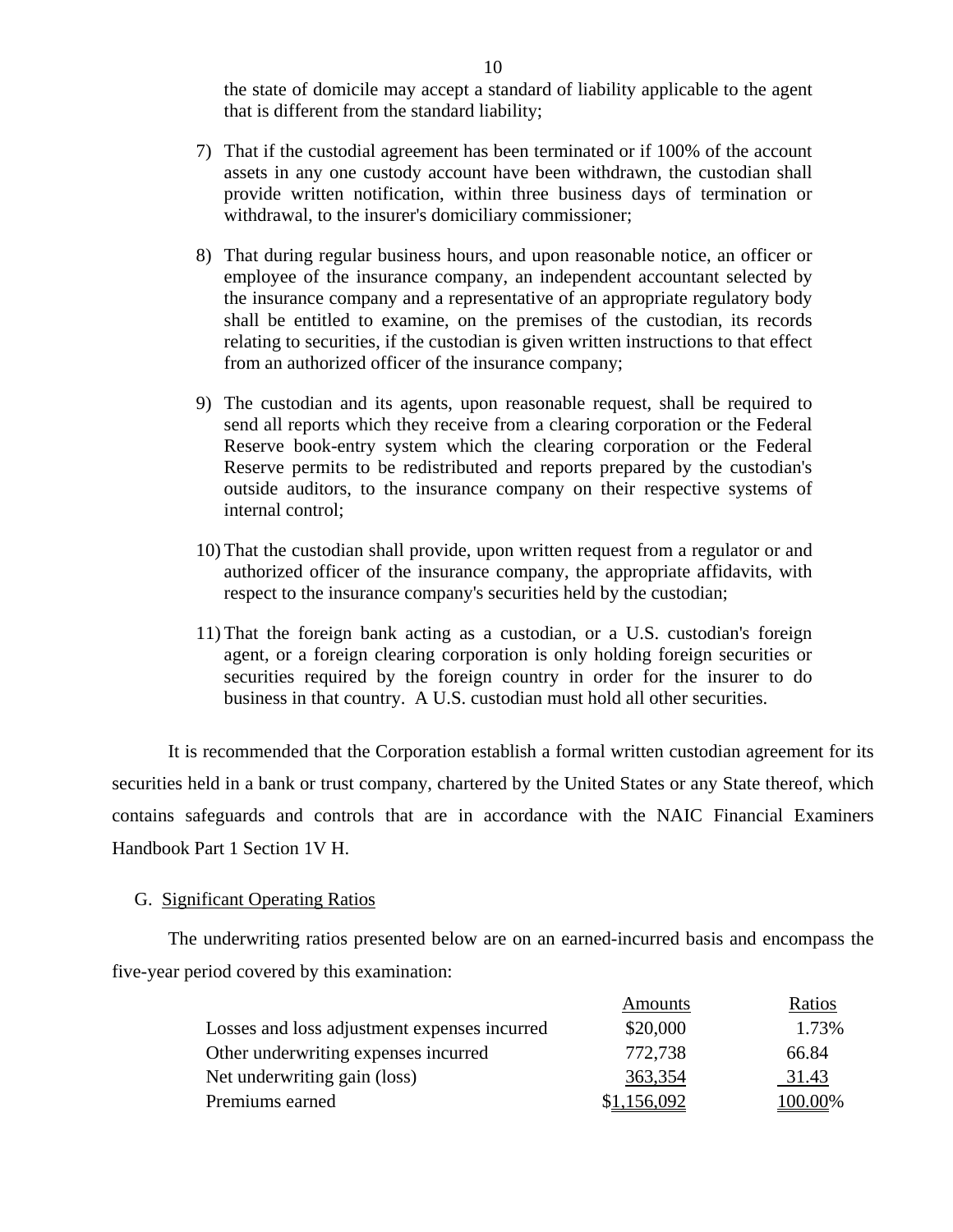# **3. FINANCIAL STATEMENTS**

## A Balance Sheet

 The following shows the assets, liabilities and surplus as regards policyholders as of December 31, 2007, as determined by this examination and as reported by the Company:

| Assets                                                                                                | Assets      | <b>Assets Not</b><br>Admitted | Net Admitted<br>Assets |
|-------------------------------------------------------------------------------------------------------|-------------|-------------------------------|------------------------|
| Cash, cash equivalents and short-term investments<br>Uncollected premiums and agents' balances in the | \$1,377,337 | $\mathcal{S}$<br>$\theta$     | \$1,377,337            |
| course of collection                                                                                  | 5,684       |                               | 5,684                  |
| <b>Total assets</b>                                                                                   | \$1,383,021 |                               | \$1,383,021            |
| <b>Liabilities, Surplus and Other Funds</b>                                                           |             |                               |                        |
| Liabilities                                                                                           |             |                               |                        |
| Statutory premium reserve                                                                             |             |                               | \$144,097              |
| Commissions, brokerage and other charges due or accrued to                                            |             |                               |                        |
| attorneys, agents and real estate brokers                                                             |             |                               | 5,000                  |
| Other expenses (excluding taxes, licenses and fees)                                                   |             |                               | <u>92</u>              |
| <b>Total liabilities</b>                                                                              |             |                               | \$149,189              |
| <b>Surplus and Other Funds</b>                                                                        |             |                               |                        |
| Common capital stock                                                                                  |             | \$500,000                     |                        |
| Gross paid in and contributed surplus                                                                 |             | 250,000                       |                        |
| Unassigned funds (surplus)                                                                            |             | 483,832                       |                        |
| Surplus as regards policyholders                                                                      |             |                               | 1,233,832              |
| Total liabilities and surplus and other funds                                                         |             |                               | 1,383,021              |

NOTE: The Company's tax returns have never been audited by the Internal Revenue Service. The examiner is unaware of any potential exposure of the Company to any further tax assessment and no liability has been established herein relative to such contingency.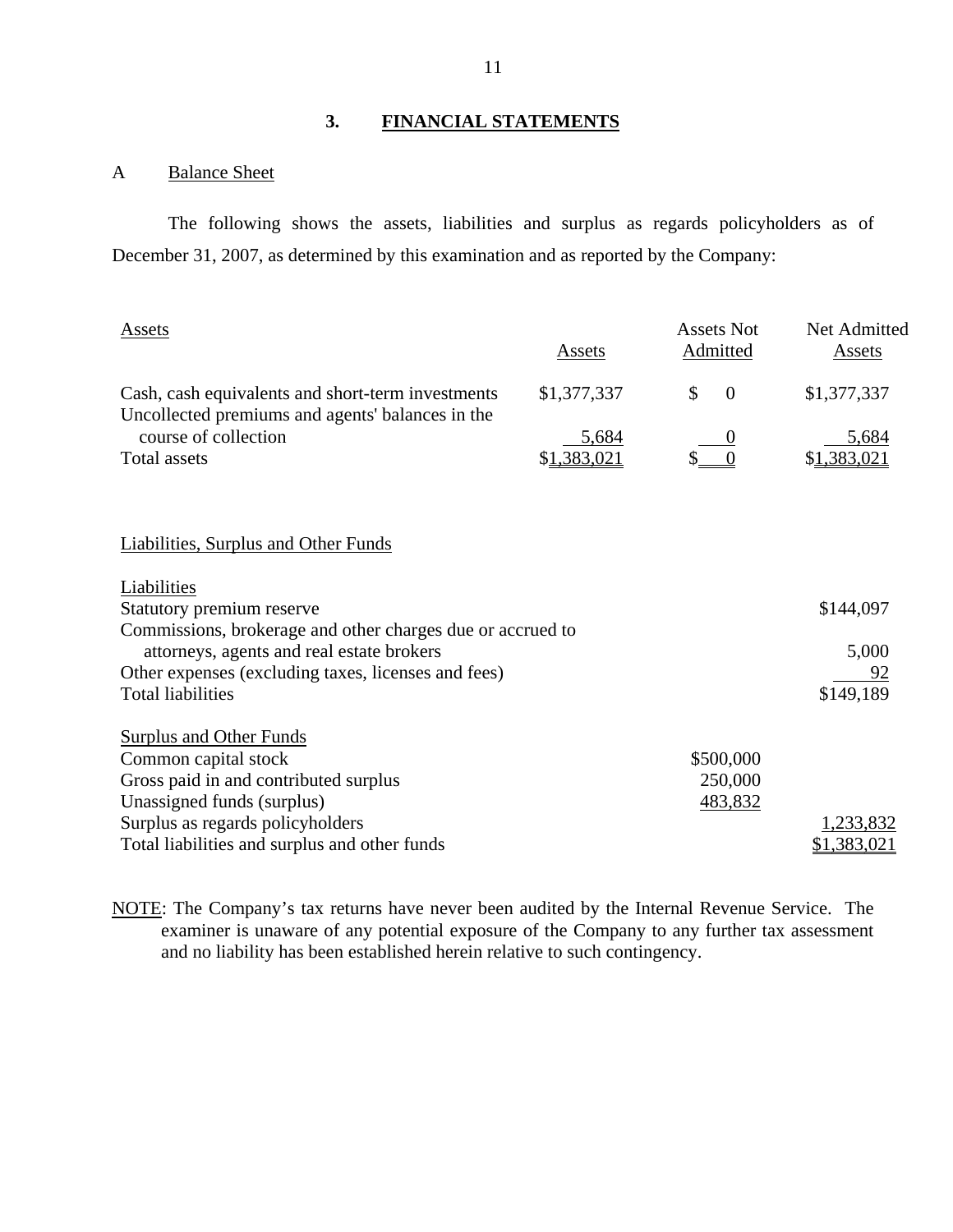# B. Underwriting and Investment Exhibit

 Surplus as regards policyholders increased \$44,778 during the five-year examination period January 1, 2003 through December 31, 2007, detailed as follows:

| <b>Underwriting Income</b>                 |           |             |
|--------------------------------------------|-----------|-------------|
| Premiums and fees earned                   |           | \$1,156,092 |
| Deductions:                                |           |             |
| Loss and loss adjustment expenses incurred | \$20,000  |             |
| Operating expenses incurred                | 772,738   |             |
| Total underwriting deductions              |           | 792,738     |
| Net underwriting gain or (loss)            |           | \$363,354   |
| <b>Investment</b> Income                   |           |             |
| Net investment income earned               | \$171,446 |             |
| Net realized capital gains (losses)        | O         |             |
| Net investment gain or (loss)              |           | 171,446     |
| Net income before federal income taxes     |           | \$534,800   |
| Federal and foreign income taxes incurred  |           | 20,022      |
| Net income (loss)                          |           | \$514,778   |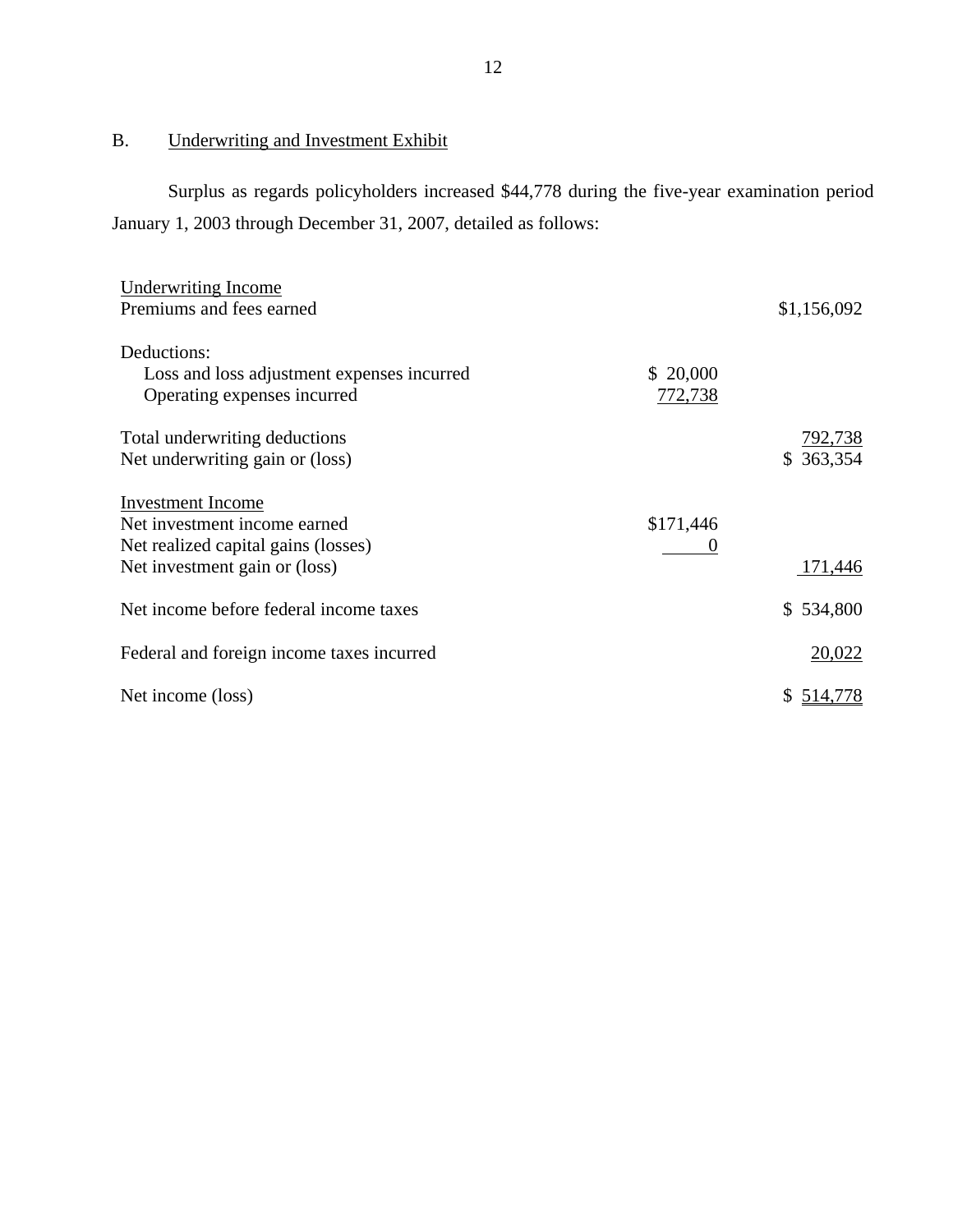#### C. Capital and Surplus Accounts

Surplus as regards policyholders per report on

| examination as of December 31, 2002                                                   |                                  |                      | \$1,189,054 |
|---------------------------------------------------------------------------------------|----------------------------------|----------------------|-------------|
| Net income                                                                            | Gains in<br>Surplus<br>\$514,778 | Losses in<br>Surplus |             |
| Dividends to stockholders                                                             | $\theta$                         | \$470,000            |             |
| Total gains and losses<br>Net increase (decrease) in surplus                          | \$514,778                        | \$470,000            | 44,778      |
| Surplus as regards policyholders per report on<br>examination as of December 31, 2007 |                                  |                      | \$1,233,832 |

#### **4. STATUTORY PREMIUM RESERVE**

 The examination reserve of \$144,097 is the same as the amount reported by the Corporation in its December 31, 2007 annual statement. The reserve was calculated pursuant to the provisions of Section 6405(a) of the New York Insurance Law.

 Pursuant to Section 6405(c) of New York Insurance Law, the reinsurance reserves required by subsection (a) of this section shall be maintained as follows:

"Admitted assets of a value at least equal to the amount required for such reserve shall be continuously held by the corporation as segregated reserves fund at all times distinct and separate from all its other assets. Cash paid into such fund shall, unless invested, be kept in legal tender or deposited in a separate account. Securities which are part of such fund shall be clearly identified as securities belonging to such fund."

 The Corporation did not segregate and identify the asset backing up the above reserves. Therefore, it is recommended that the Corporation segregate and identify funds belonging to the statutory premium reserve, pursuant to Section 6405(c) of the New York Insurance Law.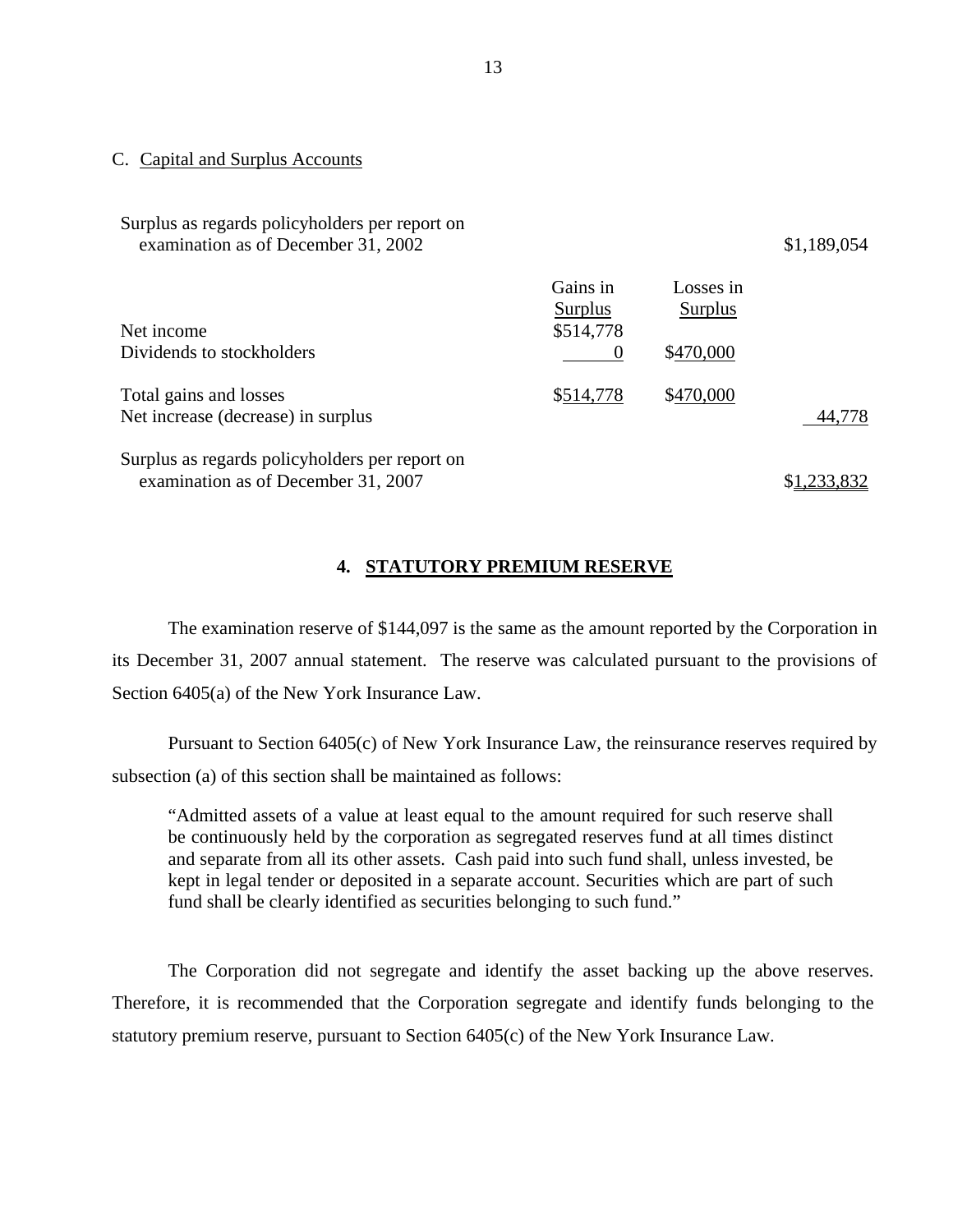Overall, the examiner experienced a lack of cooperation on the part of the Corporation management and a general failure of them to take this examination seriously. Out of the seven examination requests, none was completely answered to the examiner's satisfaction. The average time a memo was outstanding was thirty-five business days (seven weeks).

Section  $310(a)(3)$  and  $(a)(4)$  of the New York Insurance Law states:

- "(3)The officers and agents of such insurer or other person shall facilitate such examination and aid such examiners in conducting the same so far as it is in their power to do so.
- (4)The refusal of any insurer to submit to examination shall be ground for revocation or refusal of a license or renewal license."

 It is recommended that management take the necessary steps to facilitate future examinations, pursuant to Section 310 of the New York Insurance Law.

#### **6. CLAIM FILES AND DOCUMENTATION**

 Instead of providing the examiner with an actual claim file, the Corporation provided the examiner with claim summary documents, which were insufficient to allow the examiner to reconstruct the claim event and payment history. As of the date of this report, the Corporation has failed to produce this claim file.

Part 243.2 (b)(4) of Department Regulation No. 152 states:

"b) Except as otherwise required by law or regulation, an insurer shall maintain:

(4) A claim file for six calendar years after all elements of the claim are resolved and the file is closed or until after the filing of the report on examination in which the claim file was subject to review, whichever is longer. A claim file shall show clearly the inception, handling and disposition of the claim, including the dates that forms and other documents were received."

 It is recommended that the Corporation maintain adequate claim payment supporting details and make all pertinent claim documents available for statutory examination pursuant to Part 243.2(b)(4) of Department Regulation No. 152.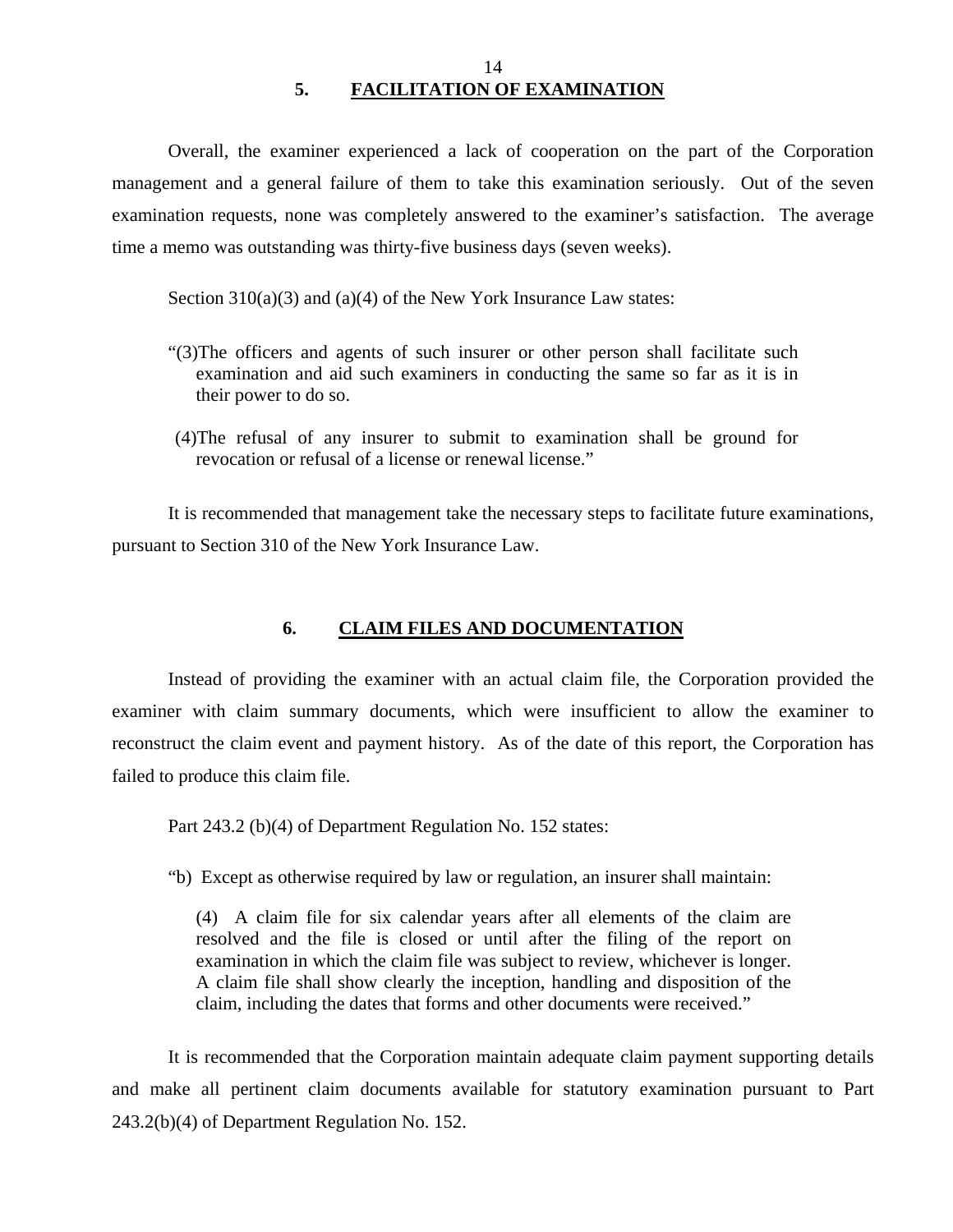In the course of this examination, a review was made of the manner in which the Corporation conducts its business and fulfills its contractual obligations to policyholders and claimants. The review was general in nature and is not to be construed to encompass the more precise scope of a market conduct investigation, which is the responsibility of the Market Conduct Unit of the Property Bureau of this Department.

The general review was directed at practices of the Corporation's underwriting and rating.

#### A. Underwriting and Rating

The examiner reviewed twenty title insurance policies issued to determine if the premiums and closing costs charged by the agents were in compliance with the filed rates. This procedure revealed that eleven policies out of the twenty policies tested contained error in their calculation, which represented 55% error of the total sampled. The examiner informed the Corporation's management of errors in the title premiums calculation, and they promised to investigate the problem. It should be noted that the Corporation did not have established procedures to enable them to monitor and oversee the business produced by the abstract companies (title agents).

It is recommended that the Corporation institute procedures that ensure the premiums charged by the agents are accurate.

It is recommended that both the Corporation and abstract companies review all title policies issued during the last five years where premium charged was calculated incorrectly be refunded back to the insured.

It is also recommended that the Corporation establish procedures that will assist them to monitor and oversee the title business produced by the agents.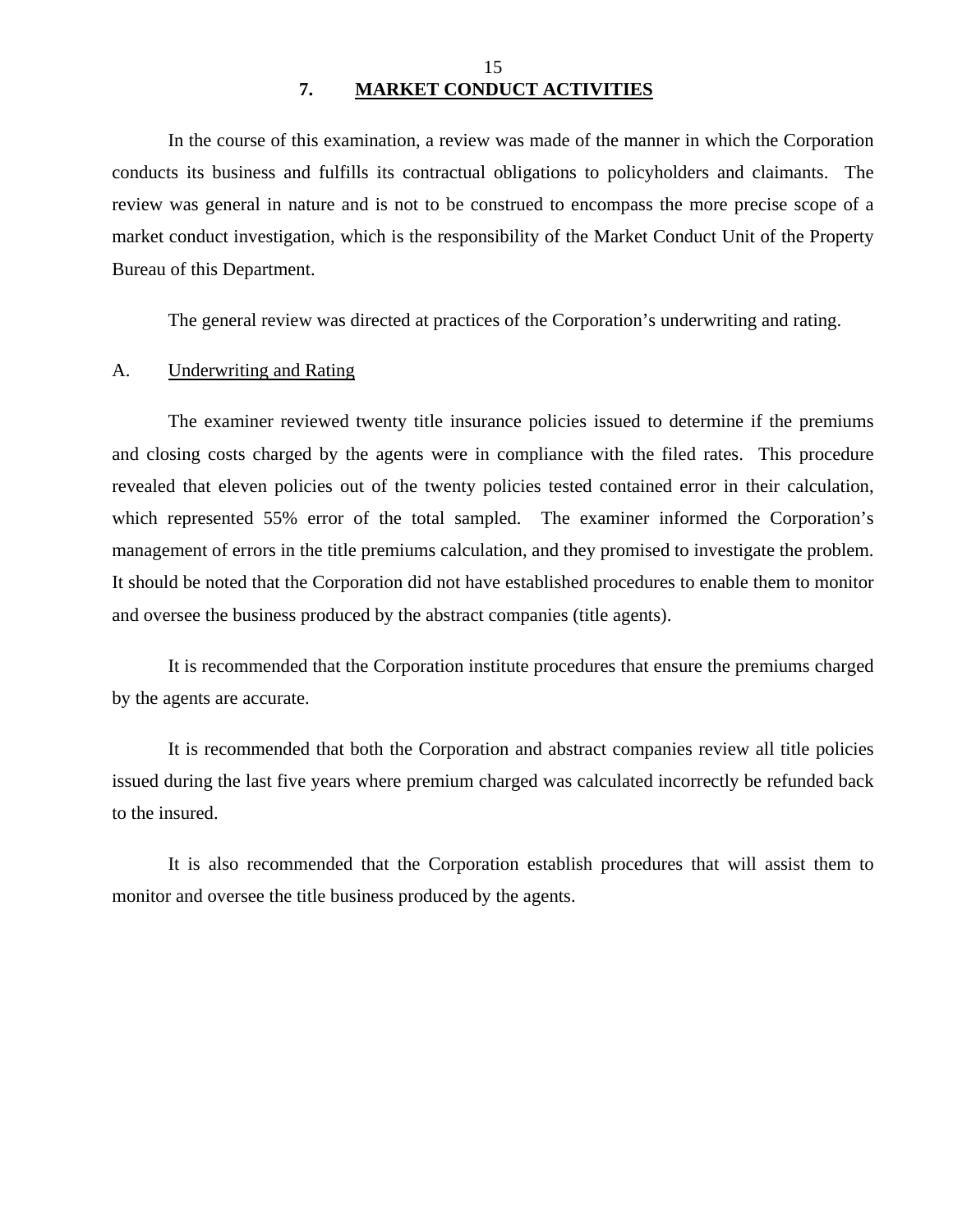## **8. COMPLIANCE WITH PRIOR REPORT ON EXAMINATION**

The prior report on examination contained eleven recommendations as follows (page numbers refer to the prior report):

# ITEM PAGE NO.

4

A. Management

 It is recommended that the Company amend its "plan of operation" to reflect its current mode of operations and file such plan, which should include a proposed management agreement, with the Department.

The Company has not complied with the recommendation.

- B. Territory and Plan of Operation
	- i. It is recommended that the Company report "gross direct premiums written" gross of commissions on Schedule-T of its filed annual statement, in accordance with the provisions of the Annual Statement Instructions for Title Companies and SSAP No. 57. 5

The Company has complied with this recommendation.

 ii. It is further recommended that the Company correctly report agents' commissions as "amounts paid to or retained by title agent" on the operations and investment exhibits of its filed annual statements, in accordance with the provisions of the Annual Statement Instructions for Title Companies and SSAP No. 57. 5

The Company has complied with this recommendation.

C. Holding Company System

 It is recommended that the Company file annual reports in accordance with the requirements of Article 15 of the New York Insurance Law. 6

The Company has complied with this recommendation.

#### D. Segregated Funds Held For Others

- i. It is recommended that the Company establish procedures to account for and determine the escrow amount on deposit with its agent. 7
- ii. It is recommended that the Company require its agent to execute an escrow agreement. 7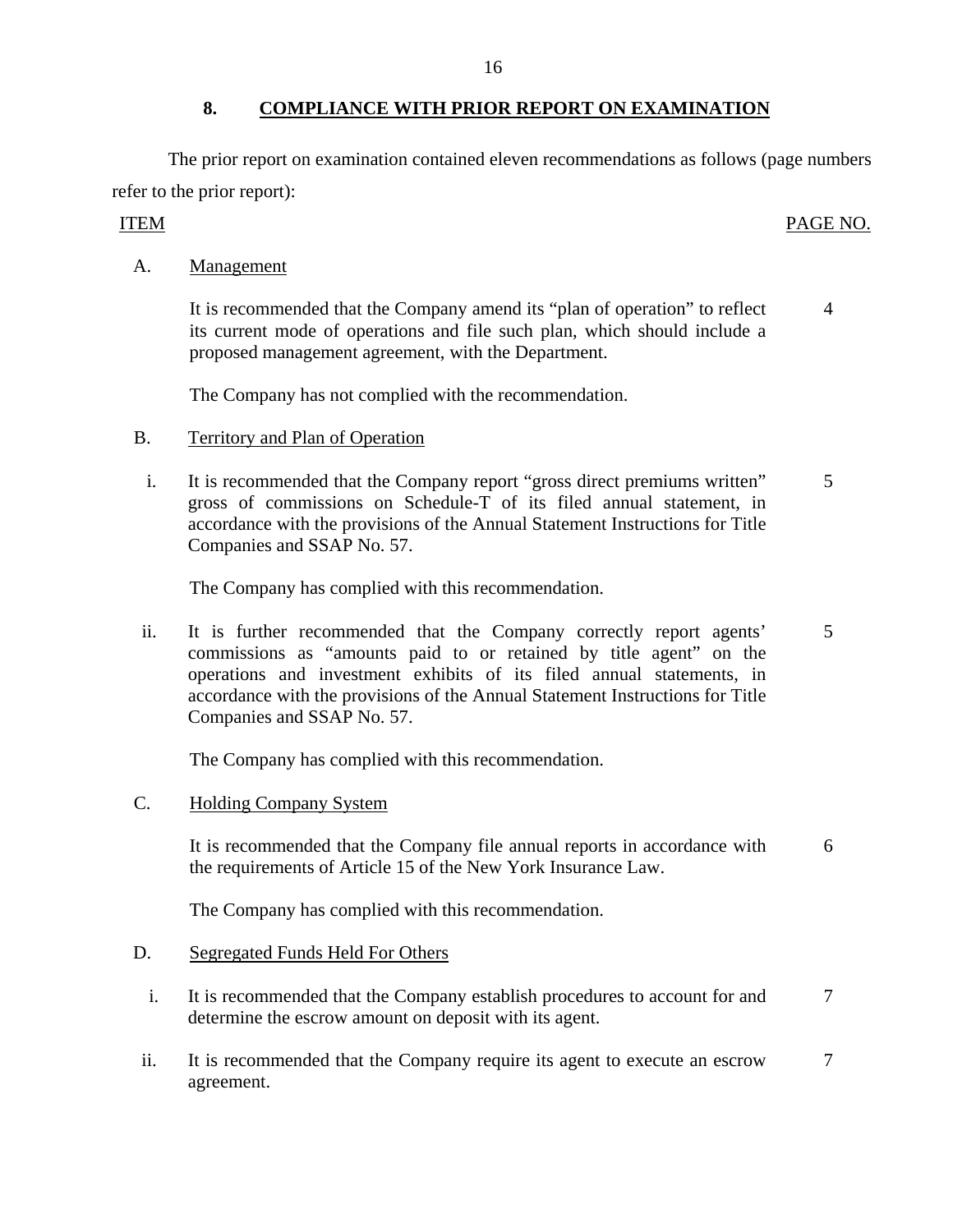| <b>ITEM</b> |                                                                                                                                                              | PAGE NO. |
|-------------|--------------------------------------------------------------------------------------------------------------------------------------------------------------|----------|
| iii.        | It is recommended that the Company disclose all escrow deposits held on<br>behalf of its policyholders in a footnote to its annual statements.               | 7        |
|             | The Company has not complied with the above recommendations.                                                                                                 |          |
| Ε.          | Accounts, Records and Internal Controls                                                                                                                      |          |
| i.          | It is again recommended that the Company obtain fidelity bond and business<br>interruption insurance.                                                        | 8        |
|             | The Company has not complied with this recommendation.                                                                                                       |          |
| ii.         | It is again recommended that the Company require two authorized signatures<br>for checks and for transactions drawn on the Company's bank accounts.          | 8        |
|             | The Company has not complied with this recommendation.                                                                                                       |          |
| iii.        | It is recommended that the Company segregate the required amount of<br>reinsurance reserve as specified in Section 6405(c) of the New York<br>Insurance Law. | 8        |

The Company has not complied with this recommendation.

### F. Custodial Agreement

 It is recommended that the Company establish a formal written custodian agreement for its securities held in a bank or trust company, chartered by the United States or any State thereof, which contains safeguards and controls that are in accordance with the NAIC Financial Examiners Handbook Part 1 Section 1V H. 19

The Company has not complied with this recommendation.

#### 17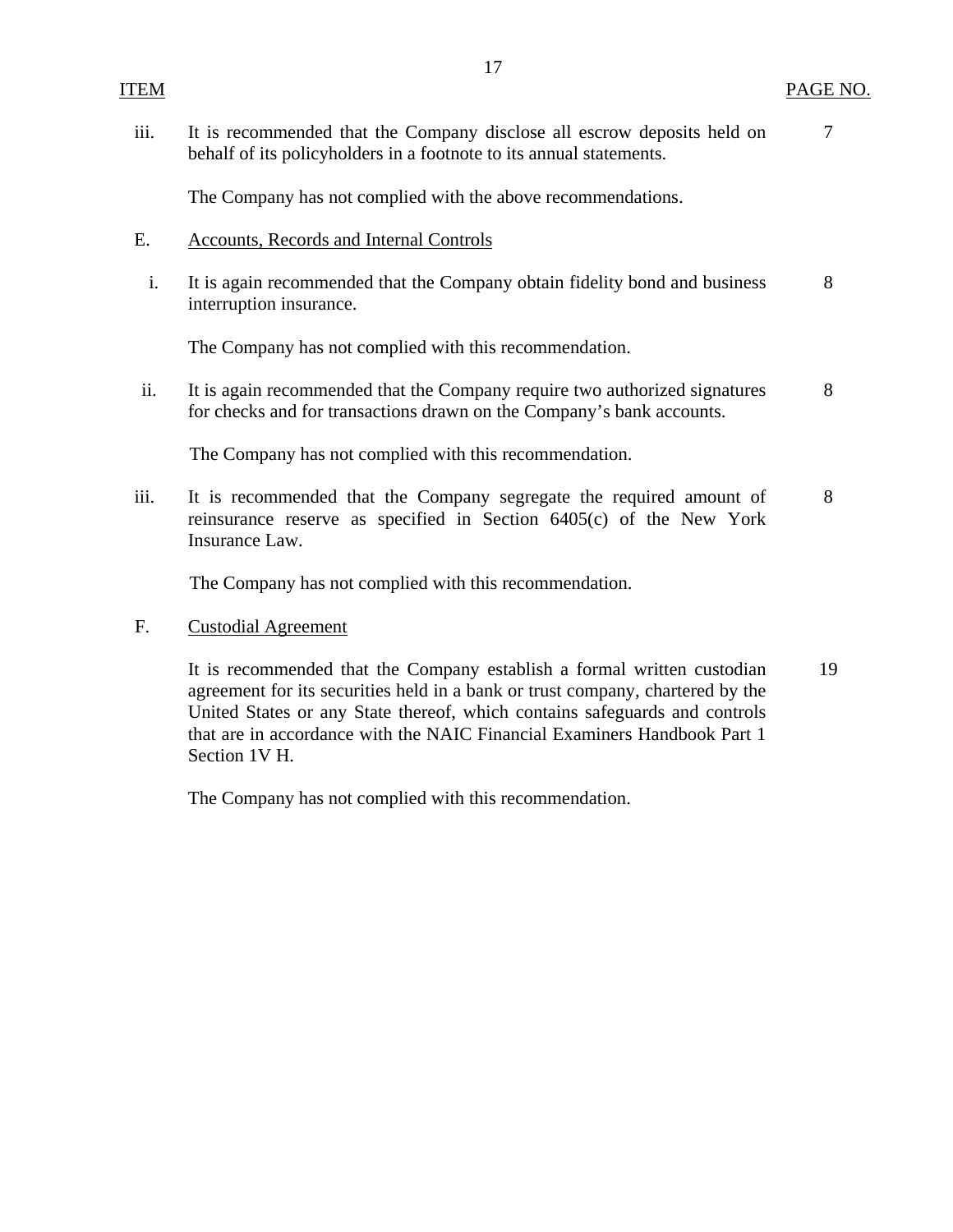# **7. SUMMARY OF COMMENTS AND RECOMMENDATIONS**

# A. Management i. It is recommended that board members who are unable or unwilling to attend meetings consistently should resign or be replaced. 4 ii. It is recommended that the Corporation amend its "plan of operation" to reflect its current mode of operations and file such plan, which should include a proposed management agreement, with the Department. 5

ITEM PAGE NO.

## B. Holding Company System

 It is recommended that the Corporation file its annual holding company registration statements pursuant to the provisions of Part 80-1.4 of Department Regulation 52. 6

#### C. Segregated Funds Held For Others

- i. It is recommended that the Corporation establish procedures to account for and determine the escrow amount on deposit with its agent. 7
- ii. It is recommended that the Corporation require its agent to execute an escrow agreement. 7
- iii. It is recommended that the Corporation disclose all escrow deposits held on behalf of its policyholders in a footnote to its annual statements. 7

#### D. Accounts Records and Internal Controls

- i. It is recommended that the Corporation obtain fidelity bond and business interruption insurance. 7
- ii. It is recommended that the Corporation adopt a formal written disaster recovery/ business continuity plan to be approved by the Corporation's board of directors. 7
- iii. It is recommended that the Corporation report its US Treasury Bill investment as a short-term investment (Schedule DA) pursuant to the NAIC annual statement instructions. 8
- iv. It is recommended that the Corporation enter into agency agreement with the abstract companies that produce title insurance premiums on behalf of the Corporation. 8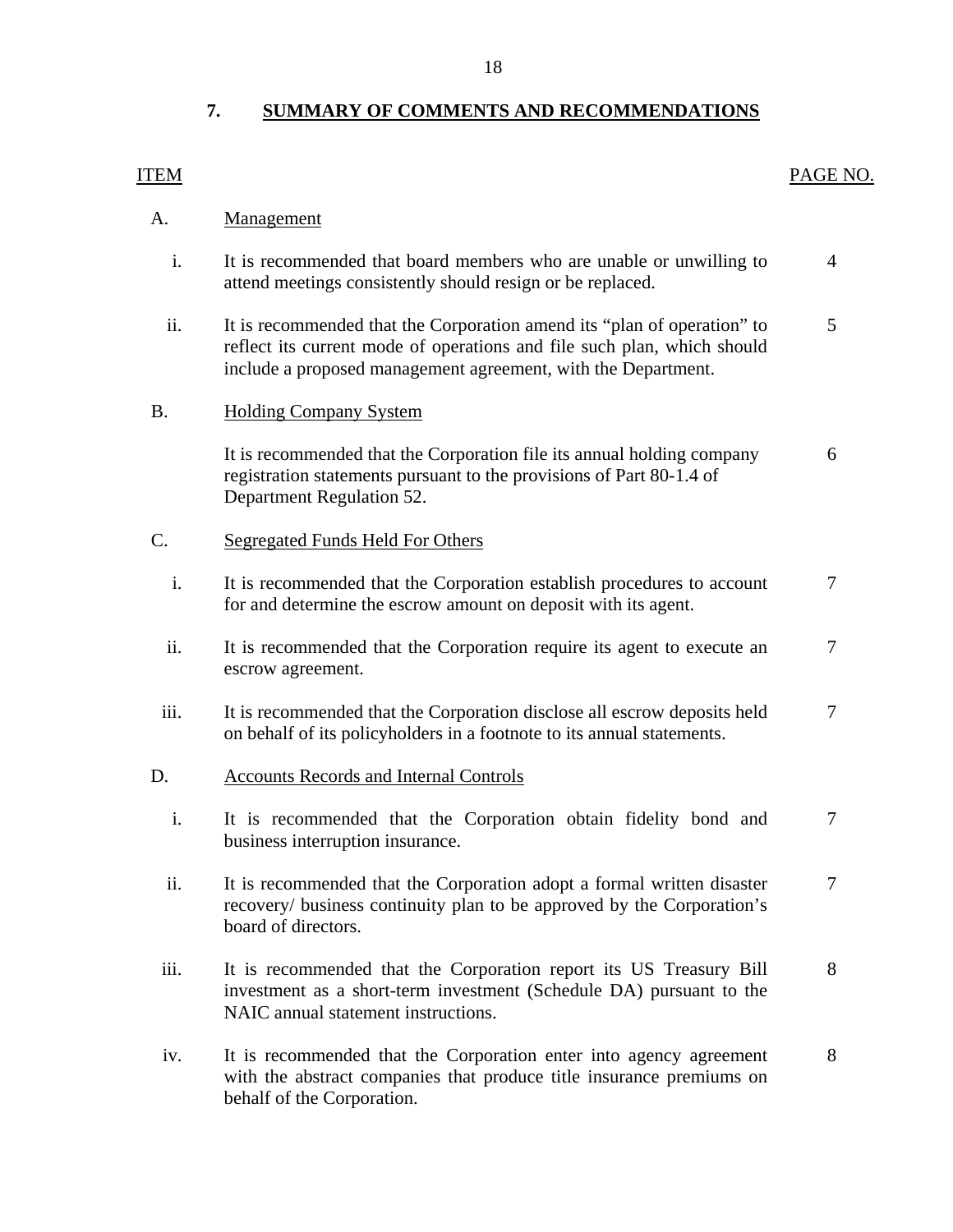8

- v. It is recommended that the Corporation ensure that the Certified Public Accountant who issues the audit report required by Section 307 of Insurance Law is independent, and establish conflict of interest policy for its officers and directors.
- vi. It is recommended that the Corporation establish a formal written custodian agreement for its securities held in a bank or trust company, chartered by the United States or any State thereof, which contains safeguards and controls that are in accordance with the NAIC Financial Examiners Handbook Part 1 Section 1V H. 10

#### E. Statutory Premium Reserves

 It is recommended that the Corporation segregate and identify funds belonging to the statutory premium reserve pursuant to Section 6405(c) of the New York Insurance Law. 13

#### F Facilitation of Examination

 It is recommended that management take the necessary steps to facilitate future examinations, pursuant to Section 310 of the New York Insurance Law. 14

### G Claim Files and Documentation

 It is recommended that the Corporation maintain adequate claim payment supporting details and make all pertinent claim documents available for statutory examination pursuant to Part 243.2(b)(4) of Department Regulation 152. 14

#### H Underwriting and Rating

 It is recommended that the Corporation institute procedures that ensure the premiums charged by the agents are accurate. 15

 It is recommended that both the Corporation and abstract companies review all title policies issued during the last five years where premium charged was calculated incorrectly be refunded back to the insured. 15

 It is also recommended that the Corporation establish procedures that will assist them to monitor and oversee the title business produced by the agents. 15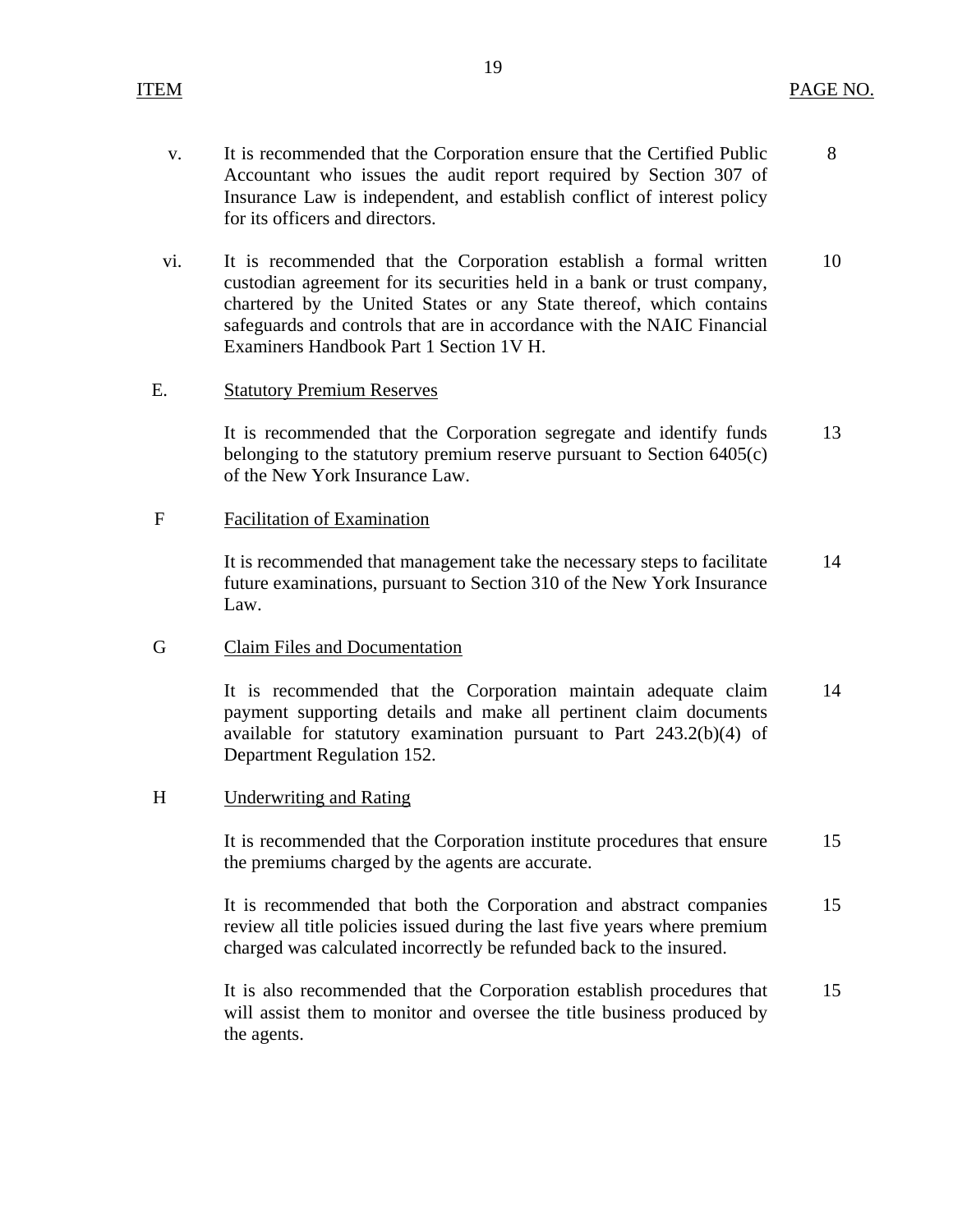Respectfully submitted,

 $/$ S/ $/$ 

 Moses Egbon, CFE Senior Insurance Examiner

STATE OF NEW YORK ) )SS:  $\overline{\phantom{a}}$ COUNTY OF NEW YORK )

MOSES EGBON, being duly sworn, deposes and says that the foregoing report, subscribed by him,

is true to the best of his knowledge and belief.

 $/$ S/ $/$ Moses Egbon, CFE

Subscribed and sworn to before me

this  $\qquad \qquad$  day of  $\qquad \qquad$  , 2009.